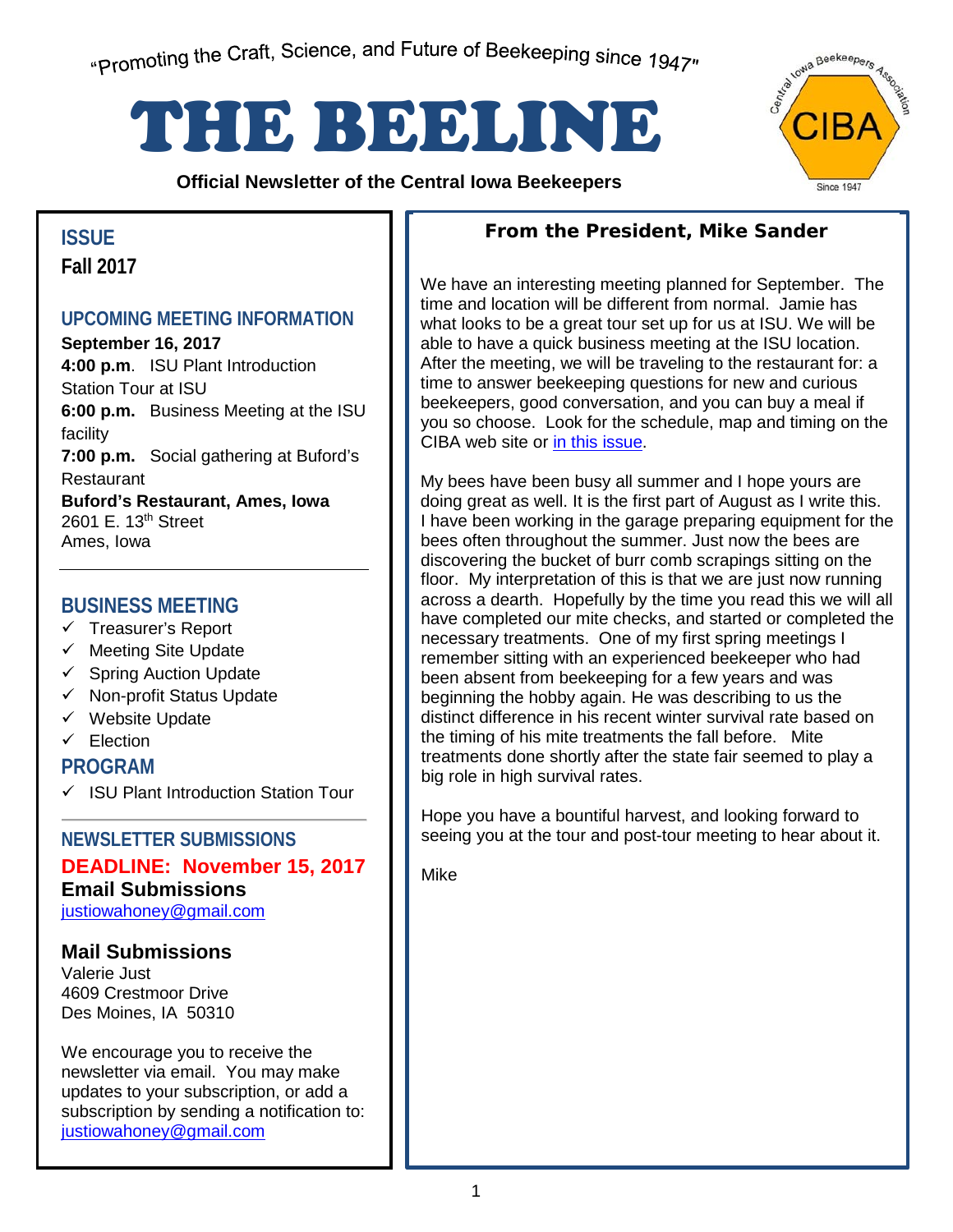#### **TABLE OF CONTENTS**

#### **Editor Navigation Tips**

| If viewing electronically, press the <b>Ctrl</b> keyboard button and right click with your mouse on the topic. |  |  |  |  |  |  |
|----------------------------------------------------------------------------------------------------------------|--|--|--|--|--|--|
|----------------------------------------------------------------------------------------------------------------|--|--|--|--|--|--|

• Use Ctrl + Home on your keyboard to get back to the top of the document.

| <b>CIBA BUSINESS.</b>                                                                                                                        |  |
|----------------------------------------------------------------------------------------------------------------------------------------------|--|
|                                                                                                                                              |  |
|                                                                                                                                              |  |
|                                                                                                                                              |  |
|                                                                                                                                              |  |
|                                                                                                                                              |  |
|                                                                                                                                              |  |
| Directions from the Plant Introduction Station to the Buford Restaurant in the Quality Inn & Suites, 2601 E. 13th St, Ames, Iowa (7.97 total |  |
|                                                                                                                                              |  |
|                                                                                                                                              |  |
|                                                                                                                                              |  |
|                                                                                                                                              |  |
|                                                                                                                                              |  |
|                                                                                                                                              |  |
|                                                                                                                                              |  |
|                                                                                                                                              |  |
|                                                                                                                                              |  |
|                                                                                                                                              |  |
|                                                                                                                                              |  |
|                                                                                                                                              |  |
|                                                                                                                                              |  |
|                                                                                                                                              |  |
|                                                                                                                                              |  |
|                                                                                                                                              |  |
|                                                                                                                                              |  |
|                                                                                                                                              |  |
|                                                                                                                                              |  |
|                                                                                                                                              |  |
|                                                                                                                                              |  |
|                                                                                                                                              |  |
|                                                                                                                                              |  |
|                                                                                                                                              |  |
| <b>IOWA DEPARTMENT OF AGRICULTURE AND LAND STEWARDSHIP NEWS 10</b>                                                                           |  |
|                                                                                                                                              |  |
|                                                                                                                                              |  |
|                                                                                                                                              |  |
|                                                                                                                                              |  |
|                                                                                                                                              |  |
|                                                                                                                                              |  |
|                                                                                                                                              |  |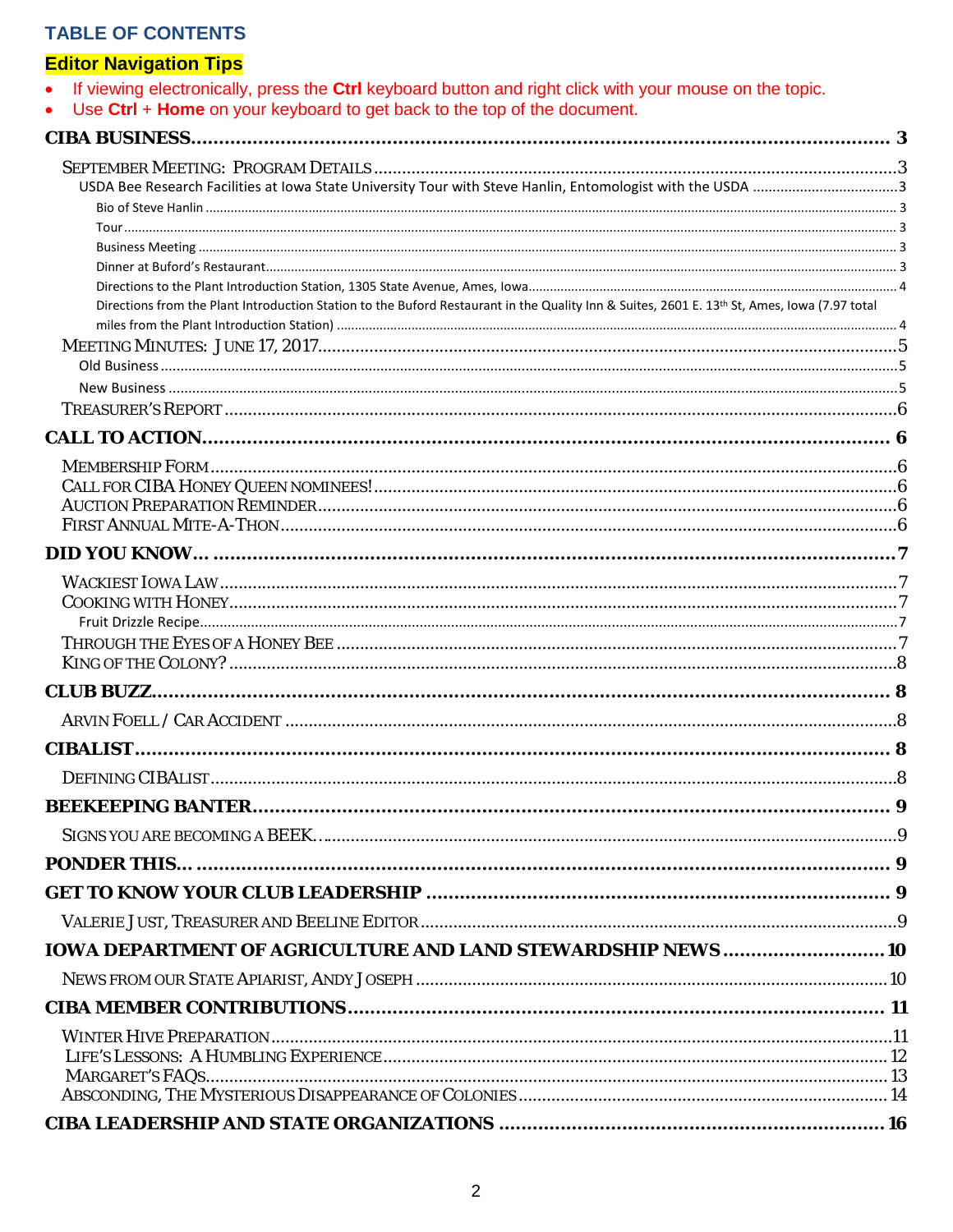#### <span id="page-2-1"></span>CIBA Business

#### <span id="page-2-0"></span>**September Meeting: Program Details**

#### **Editor's Note:**

- [Directions](#page-3-0) to the Plant Introduction Station and Buford's Restaurant are provided after the program details.
- The tour starts at 4:00 p.m., at the ISU Plant Introduction Station, with the business meeting commencing at the ISU facility immediately after the tour – we are estimating that the business meeting will start around 6:00 p.m.
- Our social gathering will take place at Buford's Restaurant in Ames after the tour and the business meeting.

#### <span id="page-2-2"></span>**USDA Bee Research Facilities at Iowa State University Tour with Steve Hanlin, Entomologist with the USDA**

#### <span id="page-2-3"></span>**Bio of Steve Hanlin**

Mr. Hanlin manages the controlled insect pollination program at the North Central Regional Plant Introduction Station (NCRPIS). He recommends to curatorial staff and other cooperators the most appropriate insects to utilize for each specific crop and directs support staff in the proper placement and management of pollinating insects. The primary pollinator used at NCRPIS is honey bees; a large amount of Mr. Hanlin's time is spent producing queens and the "nucleus" hives which are placed into individual cages for plant pollination. Mr. Hanlin purchases and manages several other pollinators including Osmia bees (hornfaced and blue orchard bees) and bumble bees. He arranges for the purchasing and assists the entomology technician with the incubation and distribution of alfalfa leaf cutter bees, house flies and blue bottle flies. He also directs support staff in the building of insect domiciles and other equipment which is used for the management of insect pollinators and pollination activities. Mr. Hanlin conducts insect pollination studies in cooperation with curatorial staff and other USDA researchers to determine the most appropriate pollinator to use in a specific situation. He assists the entomology technician and the curatorial staff in the identification of insect specimens found in seed samples or increase plots and provides control recommendations.

#### <span id="page-2-4"></span>**Tour**

The tour will be at the Plant Introduction Station and will start at 4:00 p.m. We will drive around the research fields in people mover trailers and look at cage pollination and some of the plants in the cages. The sunflowers might be the showiest at this time of year. While we are in the field, Steve will talk about the different pollinators they use and will have a show and tell of equipment when we are back in the conference room. They use honey bees, bumble bees, blue orchard bees, alfalfa leaf cutting bee and two species of flies, blue bottle flies and house flies. Steve will talk about how they raise queens and use nucleus hives for pollination and how they make them up throughout the summer. He can even go into some details on how they use the seed and storage. We will look at their over-wintering room.

#### <span id="page-2-5"></span>**Business Meeting**

Our business meeting will be held in the conference room at the Iowa State facility. Agenda items include:

- 1. Treasurer's Report
- 2. Meeting Site Update
- 3. Spring Auction Update
- 4. Non-profit Status Update
- 5. Website Update
- 6. Election

#### <span id="page-2-6"></span>**Dinner at Buford's Restaurant**

A room has been reserved at Buford's Restaurant for those club members that would like to go out to eat after the tour and meeting. Buford's is the restaurant at the Quality Inn & Suites (used to be the Starlight Motel) on 13<sup>th</sup> Street next to the interstate. We believe the tour and business meeting should be adjourned around 7:00 p.m.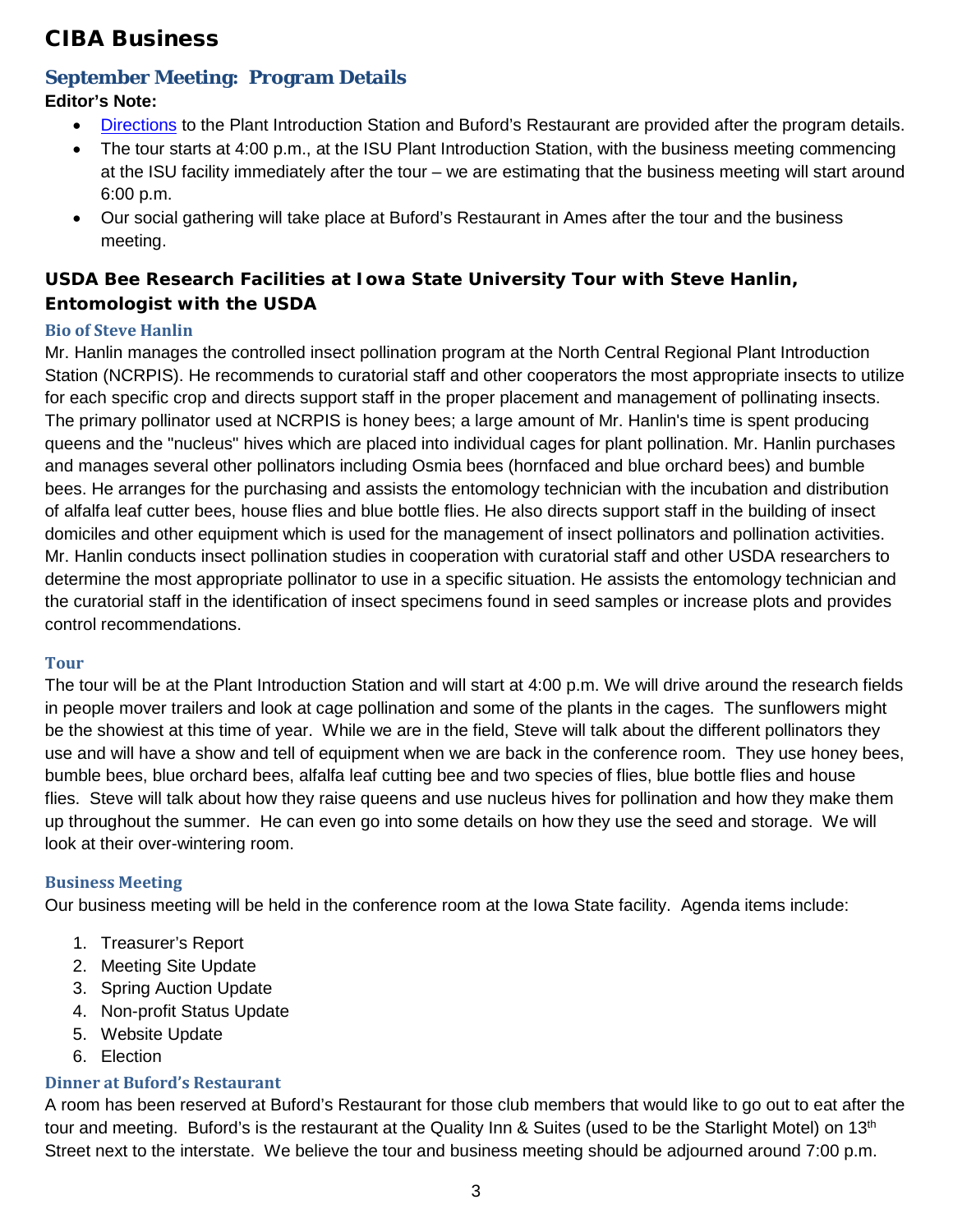We can compare notes about our bees and answer our new club member's questions. For the new beekeepers and members – bring those questions; for the "old timers" bring the answers.

#### <span id="page-3-0"></span>**Directions to the Plant Introduction Station, 1305 State Avenue, Ames, Iowa**

- 1. Head North on I-35N towards Ames.
- 2. Merge onto US-30 W via EXIT 111B toward I-35 Bus W/Ames/lowa State Center. **Drive 3.53 miles.**
- 3. Take the University Blvd exit, EXIT 146, toward Iowa State University. **Drive 0.19 miles.**
- 4. Keep right to take the ramp toward Iowa State University/Cultural Facilities/Athletic Facilities. **Drive 0.16 miles**
- 5. Merge onto University Blvd. **Drive 0.24 miles**
- 6. Turn left onto Mortensen Pkwy.
	- Mortensen Pkwy is 0.1 miles past Christensen Drive
	- If you reach S 16th St you've gone about 0.3 miles too far

#### **Drive 0.55 miles**

7. Mortensen Pkwy becomes Mortensen Rd.

#### **Drive 0.60 miles**

- 8. Turn right onto State Ave.
	- State Ave is 0.3 miles past Hayward Ave
	- If you reach Seagrave Blvd you've gone about 0.6 miles too far

#### **Drive 0.09 miles**

- 9. 1305 STATE AVE is on the left.
	- If you reach Arbor St you've gone about 0.5 miles too far

#### <span id="page-3-1"></span>**Directions from the Plant Introduction Station to the Buford Restaurant in the Quality Inn & Suites, 2601 E. 13th St, Ames, Iowa (7.97 total miles from the Plant Introduction Station)**

1. Start out going south on State Ave toward Mortensen Rd.

#### **Drive 0.09 miles**

- 2. Take the 1st left onto Mortensen Rd.
	- If you reach Meadow Glen Rd you've gone about 0.5 miles too far

#### **Drive 0.59 miles**

- 3. Mortensen Rd becomes Mortensen Pkwy. **Drive 0.55 miles**
- 4. Turn right onto University Blvd.
	- University Blvd is just past Beach Ave
	- If you are on University Blvd and reach S 16th St you've gone about 0.3 miles too far **Drive 0.43 miles**
- 5. Merge onto US-30 E via the ramp on the left toward Nevada.
	- If you reach Green Hills Dr you've gone a little too far

#### **Drive 3.57 miles**

- 6. Merge onto I-35 N via EXIT 151B toward Minneapolis. **Drive 1.83 miles**
- 7. Take EXIT 113 toward 13th Street/USDA Veterinary Labs. **Drive 0.37 miles**
- 8. Turn left onto 220th St. **Drive 0.22 miles**
- **9.** Stay straight to go onto E 13th St. **Drive 0.34 miles**
- 10. 2601 E 13TH ST is on the right.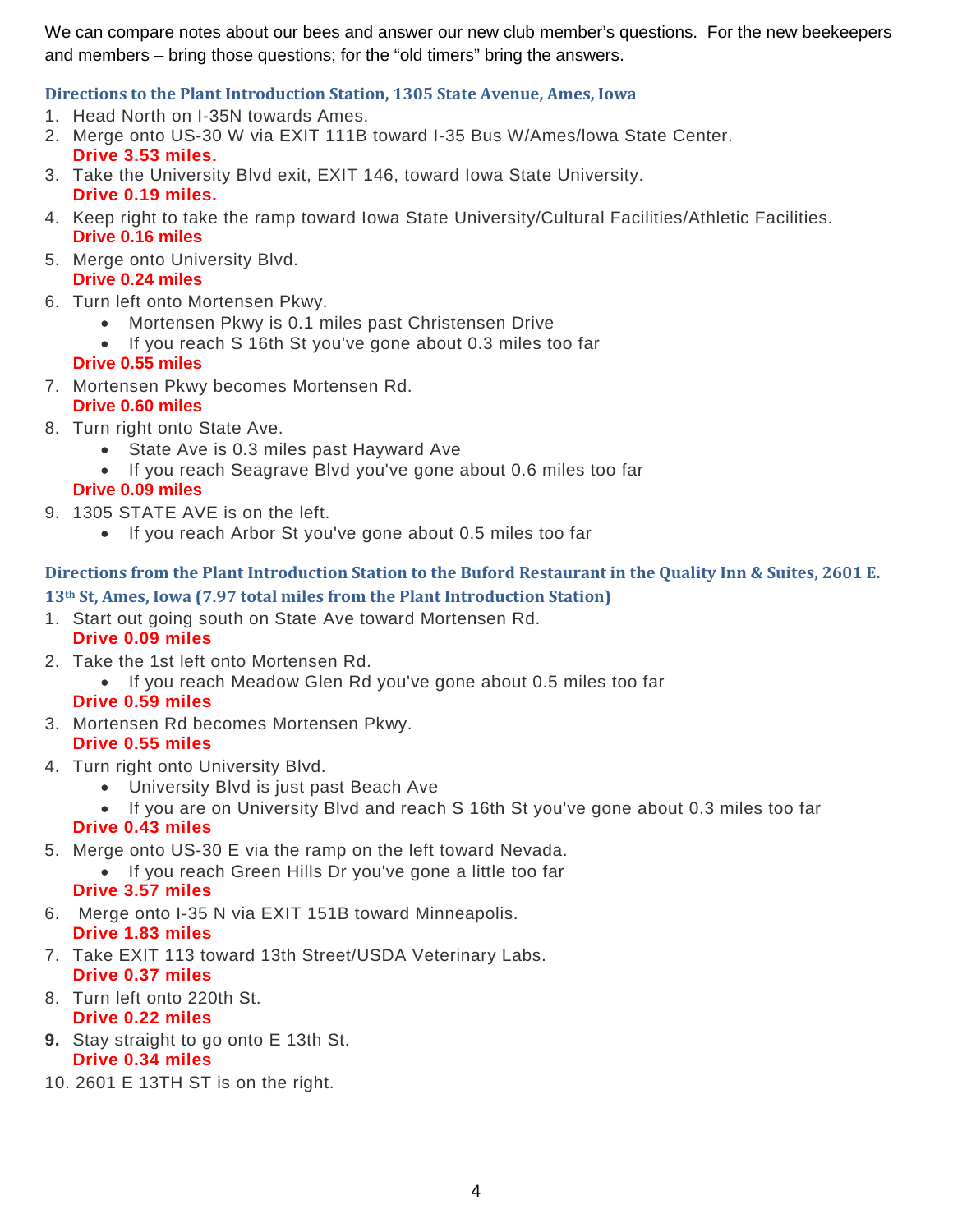#### <span id="page-4-0"></span>**Meeting Minutes: June 17, 2017**

By Jolene Eriksen, CIBA Secretary

The meeting was called to order by Mike Sander, President, at 7:30 p.m.

#### <span id="page-4-1"></span>**Old Business**

**Reading of the Minutes of the March Meeting.** A motion was made by Jamie Beyer to waive the reading of the minutes, as they were published in the June newsletter. Marlene Mogle seconded the motion. Motion carried.

**Treasurer Report.** Val Just reported on the status of the accounts, checking, savings and two CDs. The Honey Queen account has a healthy balance. Margaret Hala moved to accept the treasurer's report and Arvin Foell seconded the motion. Motion carried. The question was raised, "Why no King"? One reason was because there is no king in the hive. Another question raised was about the financial information not being published in the newsletter. Margaret Hala explained that leaves the association open to scams.

**Auction Report.** Margaret Hala stated that a lot more people signed up to sell beekeeping equipment. Attendees increased and the association is looking for more space for the auction. With more consignors, the current space is crowded. There were 16 consignors, of which 7 were CIBA members. Food sales added \$337.00 to the Honey Queen program. More professional signs were helpful.

Julie Sander is the new auction chair and will be heading up the search for a new auction space. Requirements are someplace with restroom facilities, electricity, and a kitchen or a food area. The new space needs to be longterm and in central Iowa. Everyone is asked to be thinking of places, research it if possible, and get the information to Julie Sander. Julie reminded everyone to set aside equipment as they are putting away equipment in the fall for the auction.

**Seminar Committee**. Jamie Beyer is heading up the committee. A speaker is needed for the seminar in January 2018. Jeremiah Kusel was volunteered for the committee by Jamie. The January 2017 seminar was attended by 230 people. Roy Kraft, IHPA, may have a name for the upcoming seminar.

**Community Apiary.** Jamie Beyer said that liability insurance is currently the biggest issue in getting the community apiary up and running. It may be cost prohibitive. The association may have to incorporate and become a non-profit. An initial prospective location of the apiary would be situated at Cherry Glen Learning Farm. Curt Bronnenberg has volunteered to donate hives, bees and equipment. It was proposed that all honey from these hives go to a food bank. Roy Kraft wondered, why a community apiary? The answer is to promote beekeeping. Arvin made a motion to investigate avenues to create a community apiary, non-profit or other ways. Margaret Hala seconded the motion and the motion was carried.

#### <span id="page-4-2"></span>**New Business**

**Our Current Meeting Site**. The association is experiencing growing pains. Do we need a new place to meet? It was determined during the meeting that food is an important part of the meeting, especially for the out of town members. Also, sharing a meal provides a time of fellowship. Jamie Beyer will be considering new places to meet. Hy-Vee in Altoona was suggested as was Monsanto near the Huxley exit. All suggestions should go to Jamie Beyer.

**Office of Vice-President**. As of June 13, Linn Wilbur resigned as Vice-President, but not from the club. He and Ann have been big supporters of the association. Anyone interested in the position, please let the President know.

Jamie Beyer made a motion to end the meeting, Val Just seconded the motion and the motion carried. Time was approximately 8:20.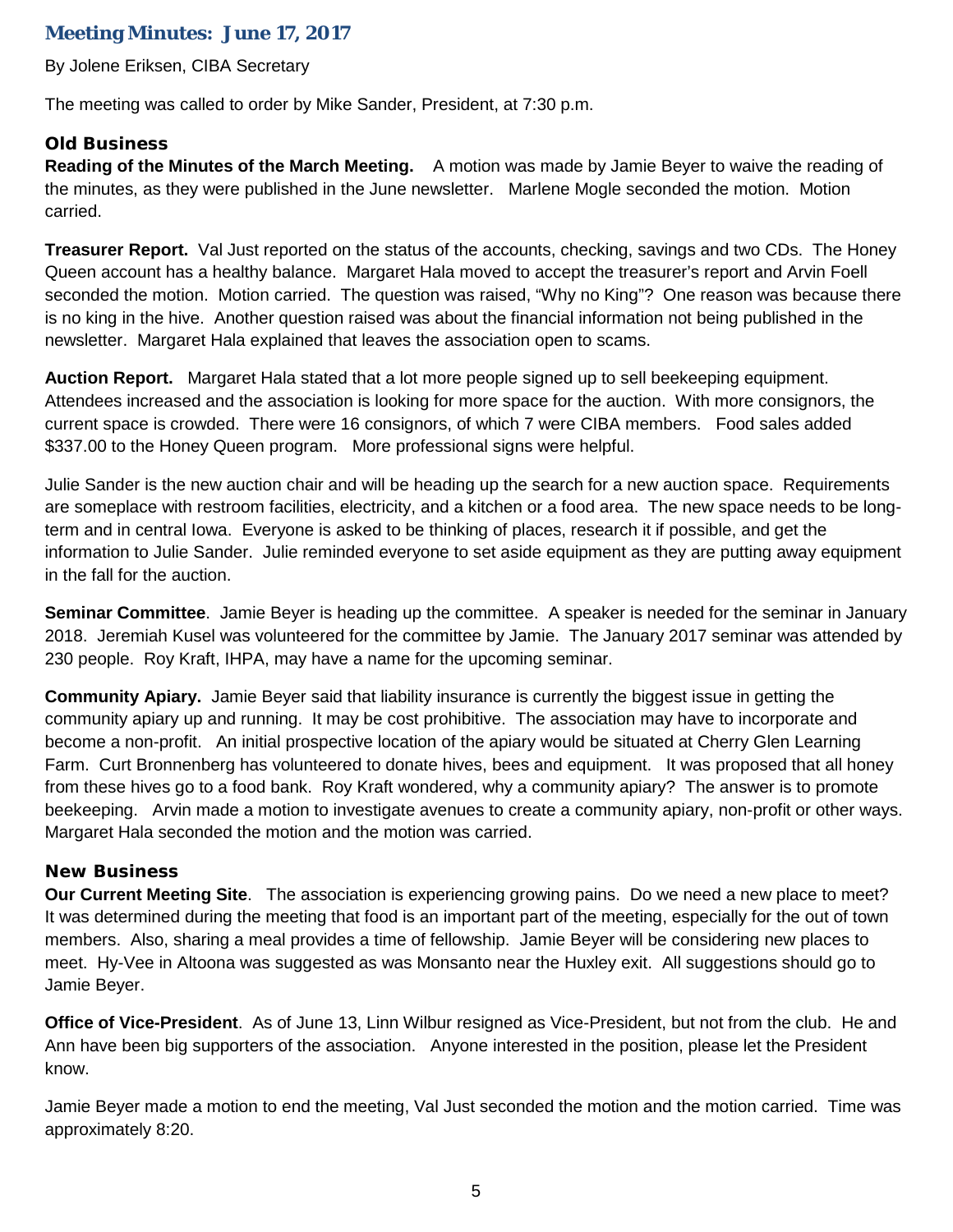**Program:** Mike Sander opened the program by asking the new beekeepers if they have any questions. Questions ranged from bees not moving up to supers or upper brood boxes to looking for fellow beekeepers on the area.

Andy Joseph, Roy Kraft and Ginny Mitchell, Iowa State Fair Judge made a presentation on entries to be judged at the fair. Deadline to order tags for entries is July  $14<sup>th</sup>$  and most cost just \$1.00. All information is in the IHPA newsletter, The Buzz, or online at iowastatefair.org.

#### **Submitted by Jolene Eriksen, Secretary**

#### <span id="page-5-0"></span>**Treasurer's Report**

The Treasurer's report will be reviewed at the quarterly meeting.

#### <span id="page-5-1"></span>Call to Action

#### <span id="page-5-2"></span>**Membership Form**

A membership form can be accessed on the CIBA website: [CIBA Membership Form](http://centraliowabeekeepers.org/contact-us)

For members receiving a paper copy, the website address is: [http://centraliowabeekeepers.org/.](http://centraliowabeekeepers.org/) Once you are on the website, go to the **Contact Us** section.

#### <span id="page-5-3"></span>**Call for CIBA Honey Queen nominees!**

We continue to look for candidates for the Central Iowa Beekeepers Association Honey Queen. If you know of any young lady who might be interested, please contact one of the CIBA board members.

Connie Bronnenberg has agreed to assist CIBA and our Honey Queen with information and advice. This is a great opportunity for the CIBA Honey Queen, as Connie has many years in working with the Iowa Honey Producers Association (IHPA) Honey Queen and has mentored two Honey Queens in being selected and crowned as American Honey Queens.

#### <span id="page-5-4"></span>**Auction Preparation Reminder**

#### Contributed by Julie Sander

Each spring as a service to our membership and a fundraiser for CIBA we organize and host an auction for the sale of beekeeping equipment and supplies. Historically, we have had a great variety of equipment, decorations and supplies.

We wanted to remind you to keep auction-focused as you begin to finalize beekeeping work this fall, and organize for the upcoming year. Consider the supplies and equipment that you could consign to the CIBA auction, and set aside anything you would like to sell. The spring is a busy time of year; prepare this fall to avoid scrambling in the spring!!

#### <span id="page-5-5"></span>**First Annual Mite-A-Thon**

[Pollinator.org,](http://www.pollinator.org/miteathon?utm_content=Mike&utm_source=VerticalResponse&utm_medium=Email&utm_term=mite-a-thon%2520banner%2520image%25202%2Ejpg&utm_campaign=The%20Mite-A-Thon%20is%20coming%20up%21) Contributed by Mike Sander

#### **The first annual [Mite-A-Thon](http://cts.vresp.com/c/?PollinatorPartnershi/61155874ba/a281d1862e/754cc2c2c4/utm_content=Mike&utm_source=VerticalResponse&utm_medium=Email&utm_term=Mite-A-Thon&utm_campaign=The%20Mite-A-Thon%20is%20coming%20up%21) will take place Saturday, September 9 to Saturday, September 16, 2017 and we invite you to participate!**

The Mite-A-Thon is a national effort to collect mite infestation data and to visualize varroa infestations in honey bee colonies across North America within a one week window. All beekeepers will be asked to participate, creating a rich distribution of sampling sites in Canada, the United States, and Mexico. Their varroa monitoring data will be uploaded to [www.mitecheck.com.](http://cts.vresp.com/c/?PollinatorPartnershi/61155874ba/a281d1862e/711b2946b4)

**OBJECTIVE:** 1) Raise awareness about honey bee colony varroa infestations in North America through effective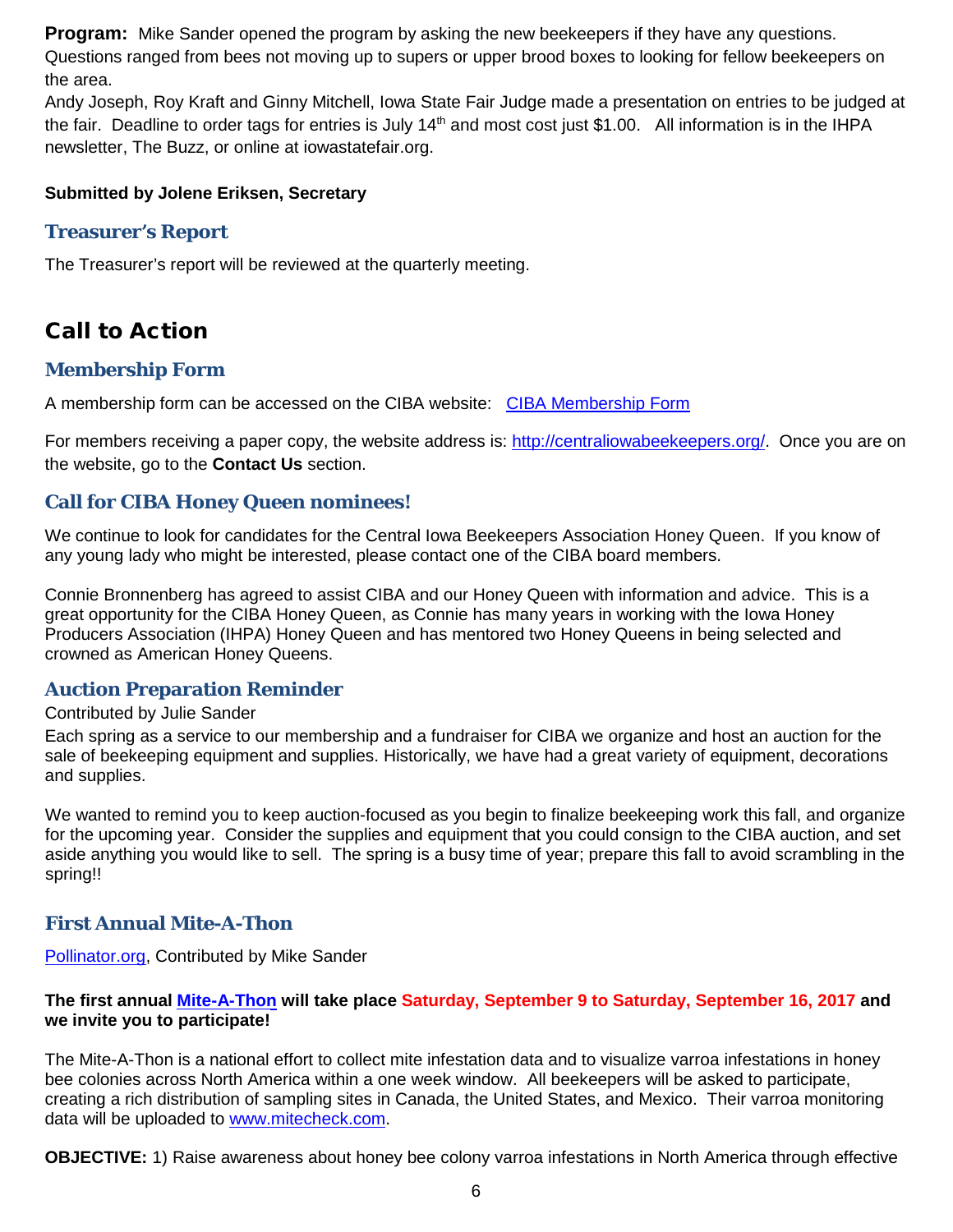monitoring methods. 2) Management strategies will be made available for discussion within bee organizations utilizing Mite-A-Thon partner developed information and outreach materials.

**PARTICIPANTS:** All beekeepers are welcome to participate – we need bee associations to help lead this effort!

**DATA COLLECTION:** Participants will monitor the level of mites (number of mites per 100 bees) using a standardized protocol utilizing two common methods of assessment (powdered sugar roll or alcohol wash) and then enter data, including location, total number of hives, number of hives tested, local habitat, and the number of *varroa* mites counted from each hive. The published information will not identify individual participants.

**TO DO:** Determine your preferred method of testing for mites and commit to a day for testing and report your data (see above).

**COST:** There is no cost. You can create your own test materials or kits can be purchased online. Some scholarships are available [\(js@pollinator.org\)](mailto:js@pollinator.org).

**CONTACT:** [Miteathon@pollinator.org](mailto:Miteathon@pollinator.org) or [415-362-1137](tel:(415)%20362-1137)

**RECEIVE UPDATES**: Learn more and stay up to date at [www.pollinator.org/miteathon!](http://cts.vresp.com/c/?PollinatorPartnershi/61155874ba/a281d1862e/0f5edbe5b6/utm_content=Mike&utm_source=VerticalResponse&utm_medium=Email&utm_term=www%2Epollinator%2Eorg%2Fmiteathon&utm_campaign=The%20Mite-A-Thon%20is%20coming%20up%21) If you want to receive updates, you can complete an on-line form, located at the bottom of the page, using the link in this paragraph.

#### <span id="page-6-0"></span>DID YOU KNOW…

#### <span id="page-6-1"></span>**Wackiest Iowa Law**

Reader's Digest, July/August 2017 edition, Page 70

Any person who attempts to pass off margarine, oleo, or oleo-margarine as real butter is guilty of a simple misdemeanor, punishable by up to 30 days in jail or a fine of up to \$625. (And yes, I'm aware this isn't beerelated – just protecting you regarding livestock product law!)

#### <span id="page-6-2"></span>**Cooking with Honey**

Resource: American Beekeeping Federation

- Lower baking temperature by 25°. Honey makes baked goods brown faster.
- Measure honey easily by coating cup or spoons with oil or non-stick spray.
- Substitute 2/3 to 3/4 cup of honey per cup of sugar (depending on taste.)
- Decrease the amount of liquids by 1/4 cup per cup of honey used.

#### <span id="page-6-3"></span>**Fruit Drizzle Recipe**

Contributed by Valerie Just

¼ c honey 2-3 T Lime Juice Whisk together and drizzle over fresh fruit. I can attest that this drizzle over blueberries and strawberries is yummy!

#### <span id="page-6-4"></span>**Through the Eyes of a Honey Bee**

<span id="page-6-5"></span>As with other types of bees, honey bees have 5 eyes: 3 simple eyes on top of its head, and 2 compound eyes, with numerous hexagonal facets.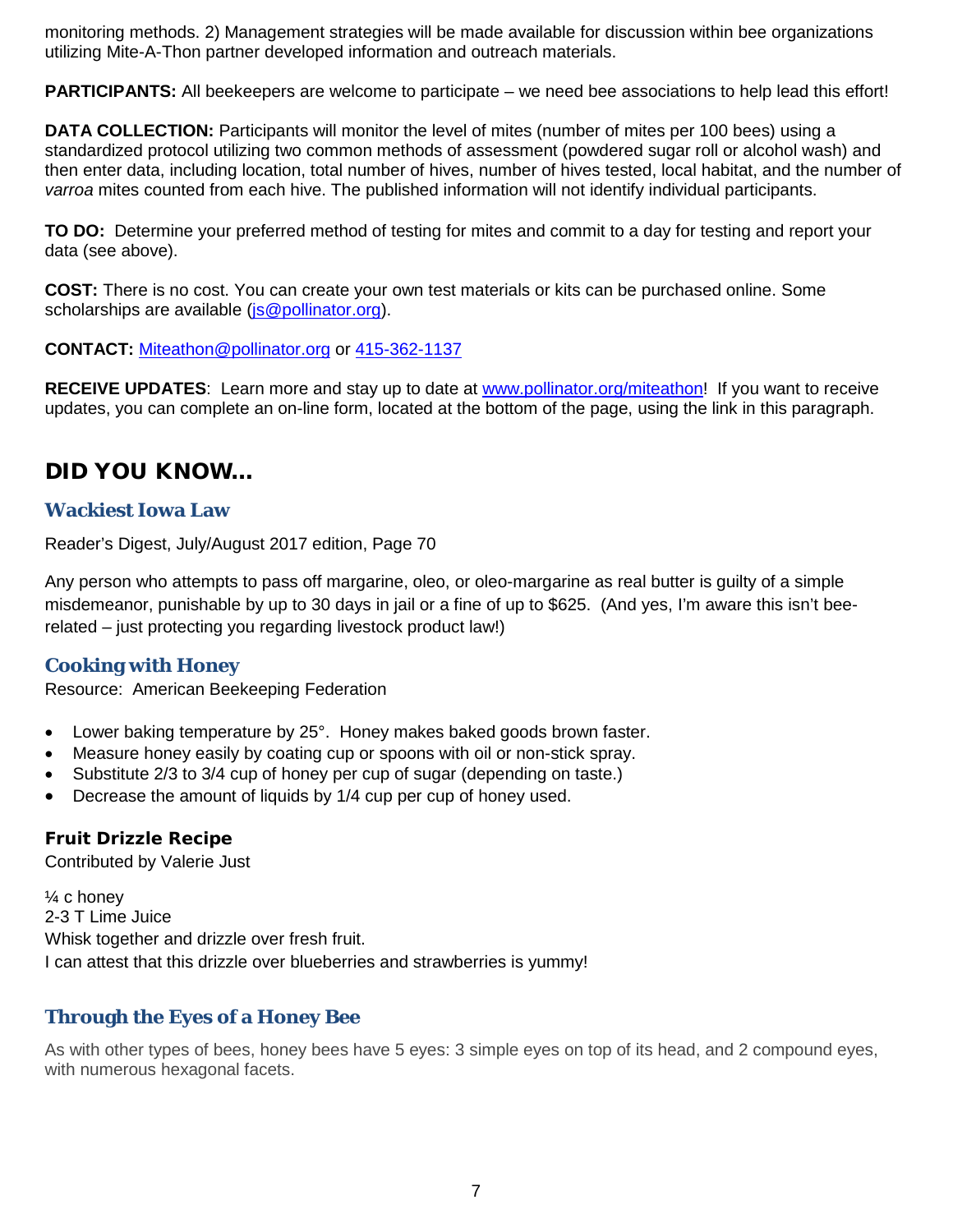#### **King of the Colony?** Resource: <http://www.buzzaboutbees.net/honey-bee-facts.html>

It wasn't until 1586 that it was recognized that the head of the honey bee colony is a female queen. This news was popularized by Charles Butler (the 'Father of English Beekeeping') in his book 'The Feminine Monarchie' in 1609. Prior to that, it was assumed the head of the colony must be a male – a 'king'. Even William Shakespeare, in Henry V, refers to honey bees living in a kingdom, with a king as ruler.

#### <span id="page-7-0"></span>Club Buzz

#### <span id="page-7-1"></span>**Arvin Foell / Car Accident**

Arvin Foell, our past CIBA President, was in a car accident on Thursday, August 17, 2017. If you have access to Facebook, search Arvin's name, and you can see a picture of his demolished truck. After looking at the wreckage, it's hard to believe that Arvin only had broken ribs and a concussion. He was released from the hospital on Wednesday, August 23<sup>rd</sup>. He has 8 weeks of outpatient therapy to assist him regain his stamina and recover from the after-effects of a concussion.

His family is estimating that he will not be performing any further inspections for 2017, and Arvin has been connecting with beekeepers to advise the same; he can consult on the telephone when there are needs, but he will refer inspection needs to Andy Joseph.

Arvin is concerned with the well-being of his own bee colonies. His colonies need to be brought home, honey extracted and the colonies prepped for the winter months. **If you have assistance to offer with Arvin's colonies, please give him a call at (515) 509-9630.** 

#### <span id="page-7-2"></span>CIBAlist

#### <span id="page-7-3"></span>**Defining CIBAlist**

You've heard of Craigslist, the website that provides classified advertisements with sections devoted to items for sale and items wanted; we are introducing CIBAlist to provide the same service for our CIBA beekeepers! If you have something beekeeping-related to sell, or are looking to purchase a specific beekeeping-related item, you can email The Beeline editor, Valerie Just, at justiowahoney@gmail.com, or call (515) 278-4835. Here are the guidelines:

- CIBA members can place 2 free ads per calendar year for beekeeping-related items.
- Ads are accepted on a first-come, first-served basis.
- Ads **MUST** be submitted by the BEELINE submission deadline
	- o The deadline is found on the first page of the BEELINE.
- Ads are limited to 4 lines including the title.
- <span id="page-7-4"></span>• CIBA is not responsible for errors or misprints. All ads are subject to board acceptability; the Board reserves the right to decline ads based on content and/or space availability.
	- o At this time, we are not accepting non-member ads or paid ads--but may consider those in the future.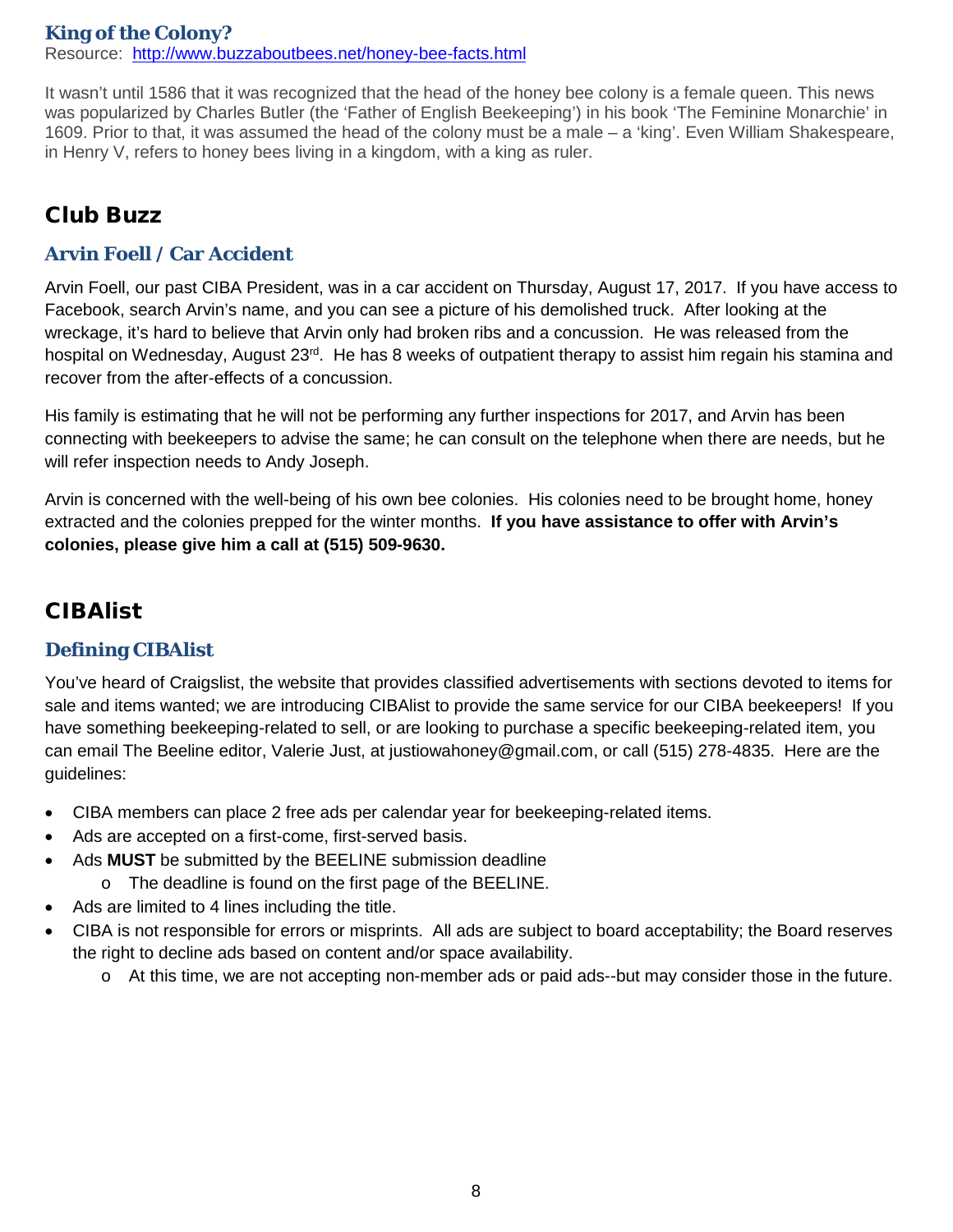#### Beekeeping Banter

#### <span id="page-8-0"></span>**Signs you are becoming a BEEK…**

Excerpts from<http://www.hobbyfarms.com/12-signs-youre-becoming-a-beek/>

- ♣ You're starting to think that oversized, heavy white clothing is pretty sexy.
- ♣ The Mann Lake and/or Dadant catalog has replaced that novel you were reading. Who cares about some dumb love story when there is a sale on bottom boards on page 33?
- ♣ You mistake the glazed look on your friends' faces for fascination as you talk about neonicotinoid insecticides. Also, the word "glazed" reminds you of honey.
- ♣ You think of powdered sugar primarily as a treatment for Varroa mites instead of as a delicious topping for Bundt cake.
- ♣ You fully understand the pros and cons of Langstroth, top bar and Warré hives, but you have trouble telling Jennifer Anniston and Gwyneth Paltrow apart.
- ♣ Since you learned that [bassist Flea is now a beekeeper,](http://www.hobbyfarms.com/urban-farm-news/2015/08/17/red-hot-chili-peppers-bassist-now-beekeeper-trending.aspx) you have become a rabid Red Hot Chili Peppers fan. Morgan Freeman is a beekeeper too, but *everyone* knows that.
- <span id="page-8-1"></span>♣ Thinking that *everyone* knows Morgan Freeman is a beekeeper.

Ponder This…

Quote by Margaret Mead

Remember that you are absolutely unique. Just like everyone else.

#### <span id="page-8-2"></span>Get to Know Your Club Leadership



#### <span id="page-8-3"></span>**Valerie Just, Treasurer and Beeline Editor**

I have been an environmentalist for as long as I can remember. John and I endeavored to be role models for our three sons, demonstrating that each person had an obligation to protect our natural resources, and that decisions that we make during our lifetime have a direct correlation to the health of our eco-system.

In the 1980's, when my sons were young, we would go to a neighboring prairie field, find common milkweed that were supporting Monarch caterpillars, and take some of the caterpillars home. The caterpillars were plentiful during this time of our lives; zoom ahead to 2014 - there was a petition filed to protect the Monarch butterfly under the Endangered Species Act – a decision is due in 2019. Anyway, we would put the milkweed and caterpillars in a Ball canning jar, and replace the milkweed as needed. This provided my sons the opportunity to see the glorious transformation (and life cycle) from caterpillar to our beloved Monarch butterfly.

In 2015, I realized for the last ten years or so, I had been reading articles that the pollinators were in trouble - that pollinator populations were declining. It was time for me to give back to the environment, and do my small part in protecting one of our natural resources, the honey bees. In January 2015, John and I took a beginner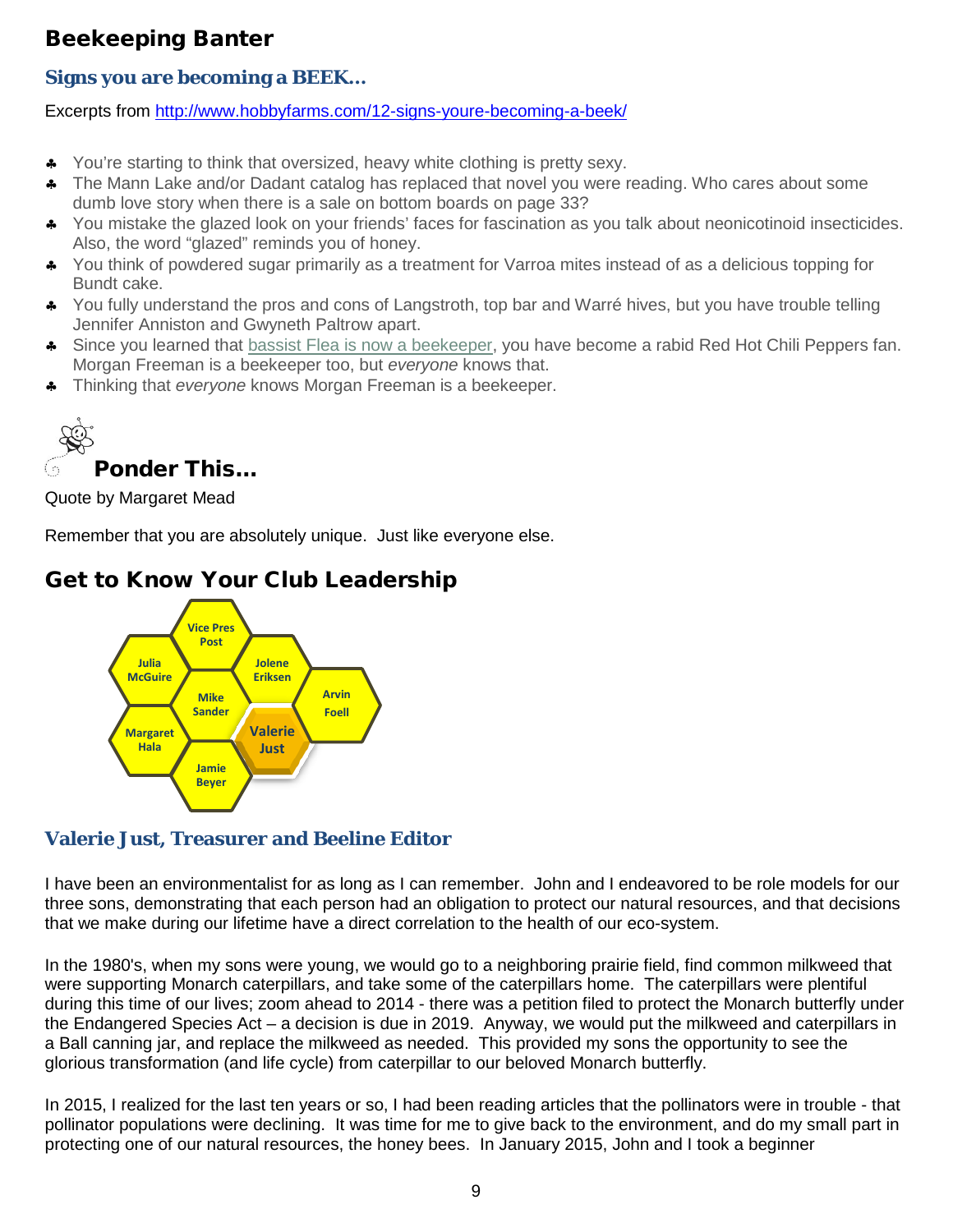beekeeping class from Andy Joseph, and we were enamored. We ordered two bee packages from a commercial beekeeper in Iowa and the packages were delivered in April 2015.

We are celebrating our third year of beekeeping this year, and we continue to love this work - bees are aweinspiring creatures. We are gradually growing our apiaries each year – we started out as an urban apiary with three colonies in the city of Des Moines. Last year we added colonies and ventured out to a friend's farm, which enabled us to elevate our business name to a plurality – Just Apiaries! This year, we have eleven colonies; in addition, we are nurturing several nucs.

I was the instigator of this journey, but I am so grateful that John agreed to support and contribute to this endeavor - it would have been difficult without such a responsive partner. I broke my arm in February, which ultimately has been a slow recovery – I have not been able to assist in the apiaries this year. Thankfully, John has been able to manage all our colonies on his own – although know that I did contribute by assisting in building hive stands!

Everyone has the unique opportunity to determine his/her passion, and decide how best to serve society and make a difference during their lifetime. One of my primary focal points is engaging in conservation efforts for all pollinators. During 2015, I renovated my landscape gardens, doubled my flower garden areas and registered my gardens with the Monarch Watch society as a Monarch waystation – a habitat that supports the conservation efforts of the Monarch butterfly. I converted my gardens to mostly native prairie plants; plants that are identified as pollinator-friendly plants that provide ample pollen and nectar for most pollinators. While my garden-space is minuscule in comparison to farmstead conservation efforts, I took my urban gardens to the next level, and feel energized in the effort. I started a website this spring, with the objective to educate others on the plight of the pollinators, and provide information to assist interested parties to make a difference by preserving and creating gardens and landscapes that revive the health of bees, butterflies and other pollinators across the United States. If all my dreams could come true, I would hope to inspire others to get involved – if your interest is piqued, you can visit my website at [JustIowaHoney.com.](https://www.justiowahoney.com/) Know that the website is a work-in-progress, but eventually it will represent my vision!

I am grateful to belong to our organization, and have the occasion to get to know others that truly care about honey bees. We have a passionate leadership team – a team of tenured leaders with years of experience not only in beekeeping, but people that represent years of dedication to this organization, with a couple of neophytes that bring new energy and perspective sprinkled in amongst the group. Together, with your help, I believe this team will maintain the principles that have kept this organization alive and well for decades, while bringing growth opportunities to all the club members.

I hope to get an opportunity to get to know each of you, and the catalyst that led you to beekeeping and your desire to make a difference for our honey bees!

### <span id="page-9-0"></span>Iowa Department of Agriculture and Land Stewardship News

#### <span id="page-9-1"></span>**News from our State Apiarist, Andy Joseph**

By Andy Joseph

Hello!

Quite a season. Haven't seen any major bee health issues for a little while. Bees seem to do so well in years of a more wet spring followed by a hotter, dry summer. Lots of pollen still coming in this late August. Must be at least a little nectar still coming as well. I've been pulling honey and extracting in my "free time" this past week, and the bees have really been pretty well behaved. No crazy robbing or fighting me yet. The crop is good – this is true for most people I've talked to around the state. Boxes are full and heavy. Moisture content is fine to fairly low.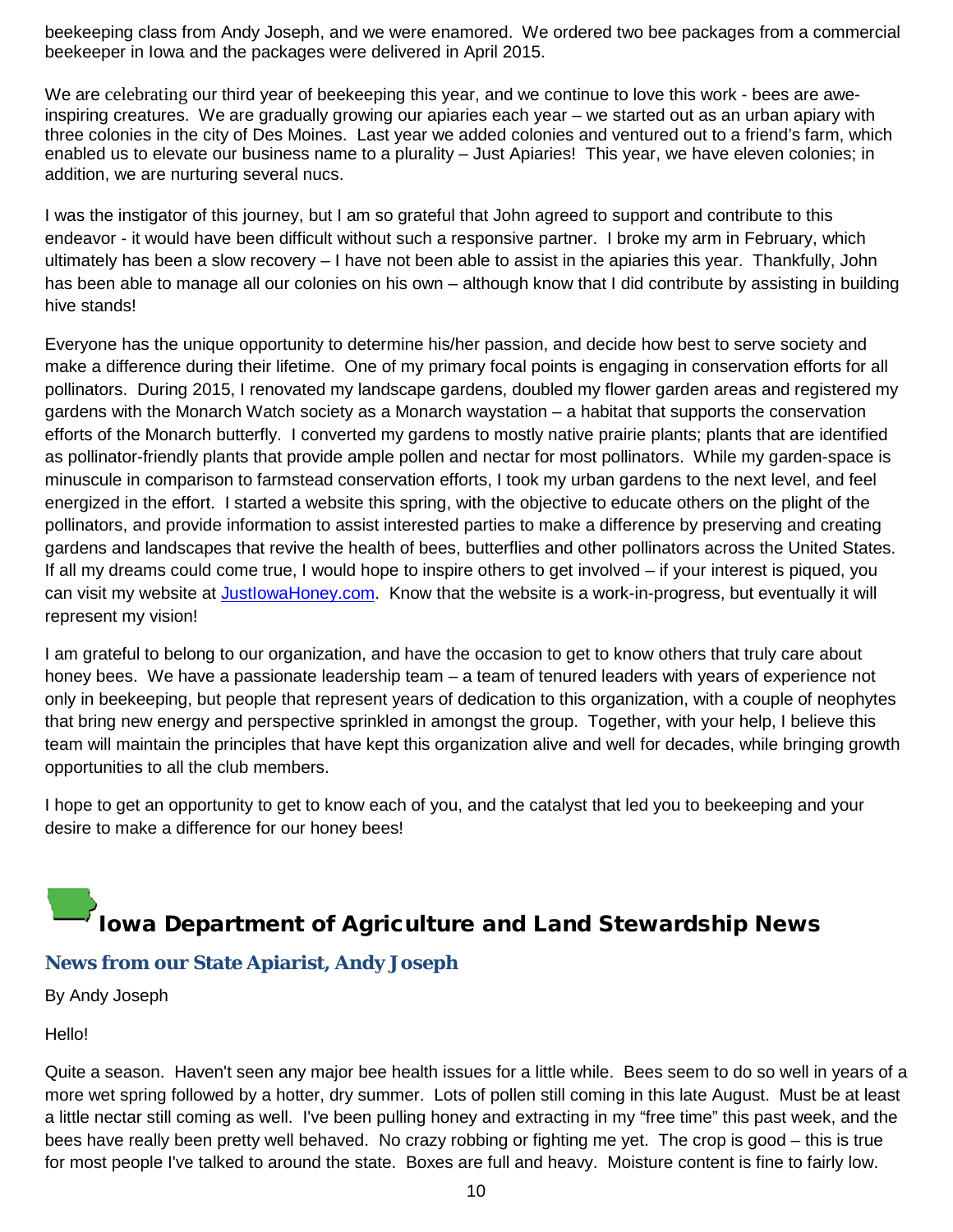Frames of foundation were drawn into nice combs well through July. Nearly every year, that last round of supers comes back in light or even empty, especially boxes without drawn combs. Beekeepers' optimism... this year most of that final round of supers got drawn and filled. Very happy about this, though the greedy side of me wonders if I could've gotten lucky with adding even another box to some.

The fair was great. Tons of fun. Glad it's over. See you all back there in 11.5 months. Thank you to everyone that worked there in the booth and to everyone who brought such quality entries. I met a lot of "new" people there this year. Had the opportunity to meet and work with several of the IHPA scholarship youth – impressive bunch all around. Thank you to Connie and Heidi and Rhonda and Doyle and all the incredible Vannoys – Carly, Carole, Scott - and the newly Mr.-and-Mrs. (congrats!) Foley and Maia and to the unstoppable Brandon Raasch. These are people who seemingly never stopped working from before it started until after it was over.

Many of you have heard that Arvin Foell (longtime beekeeper, IDALS Apiary Inspector, and many years of service as CIBA President) was in a terrible auto accident. Pictures of his smashed truck are horrific. Arvin is a lot tougher than he lets on. He hasn't had an easy couple of years, but just keeps charging on. I just heard today that he has escaped the hospital and is at home to continue recovery. I'm ridiculously happy for this news. Hopefully by the time you read this he'll be back into his hobbies of pole vaulting and hot yoga. Get healed Arvin. You have a state full of beekeepers thinking about you.

It's getting late and I must get up and out early tomorrow to head over to Sioux City to meet with a great group of beekeepers. Can't quit yet though – I haven't harped about mites. This time last year, mite counts were awful for way too many beekeepers, including myself. Numbers that seemed acceptable mid-season turned ugly by the time honey supers were pulled. Colonies were crashing due to mite pressure and all the associated viruses. Happy to report that, at least for the beekeepers I've recently visited, the mite counts haven't been quite so foul this year. They're still too high – nearly all requiring treatment, but generally not as bad as the numbers last year. Don't get comfortable. Check your hives and kill the mites. Make sure you have good, laying queens. Make sure they're healthy by every knowable measure. I encourage you to feed them pollen sub and syrup into the fall to help boost their nutrition, extend healthy brood rearing, and ensure adequate food stores for wintering.

Take care everyone. See you!

#### <span id="page-10-0"></span>CIBA Member Contributions

<span id="page-10-1"></span>

By Margaret Hala

**Editor's Note:** This topic was requested on a 2017 membership form.

We pull our honey after the State Fair, but whenever you decide to do so, there are several things you should know and do to prepare your hives for the upcoming winter.

- 1. You will first need to determine the laying pattern of the queen. If the pattern is spotty, and not uniform, she is running out of sperm to fertilize her eggs. I recommend that you REPLACE HER IMMEDIATELY!
- 2. Determine how much honey the colony has stored for the winter by opening the hive boxes, and looking at the frames. HONEY, not pollen and honey combined. They do need pollen, but not an excessive amount. [Brood production is halted early in the winter and doesn't start again until February, when Maple, Willow and Evergreen trees soon start producing pollen.] Weigh the colonies to make sure they're heavy enough to survive a typical Iowa winter. ABSOLUTE MINIMUM is 80 pounds of honey, that's 160 pounds for 2 deep bodies, and I highly recommend at least 100 pounds. This equates to 160 pounds of honey plus the weight of the boxes, bees and frames; a full deep brood chamber or 8-9 frames in the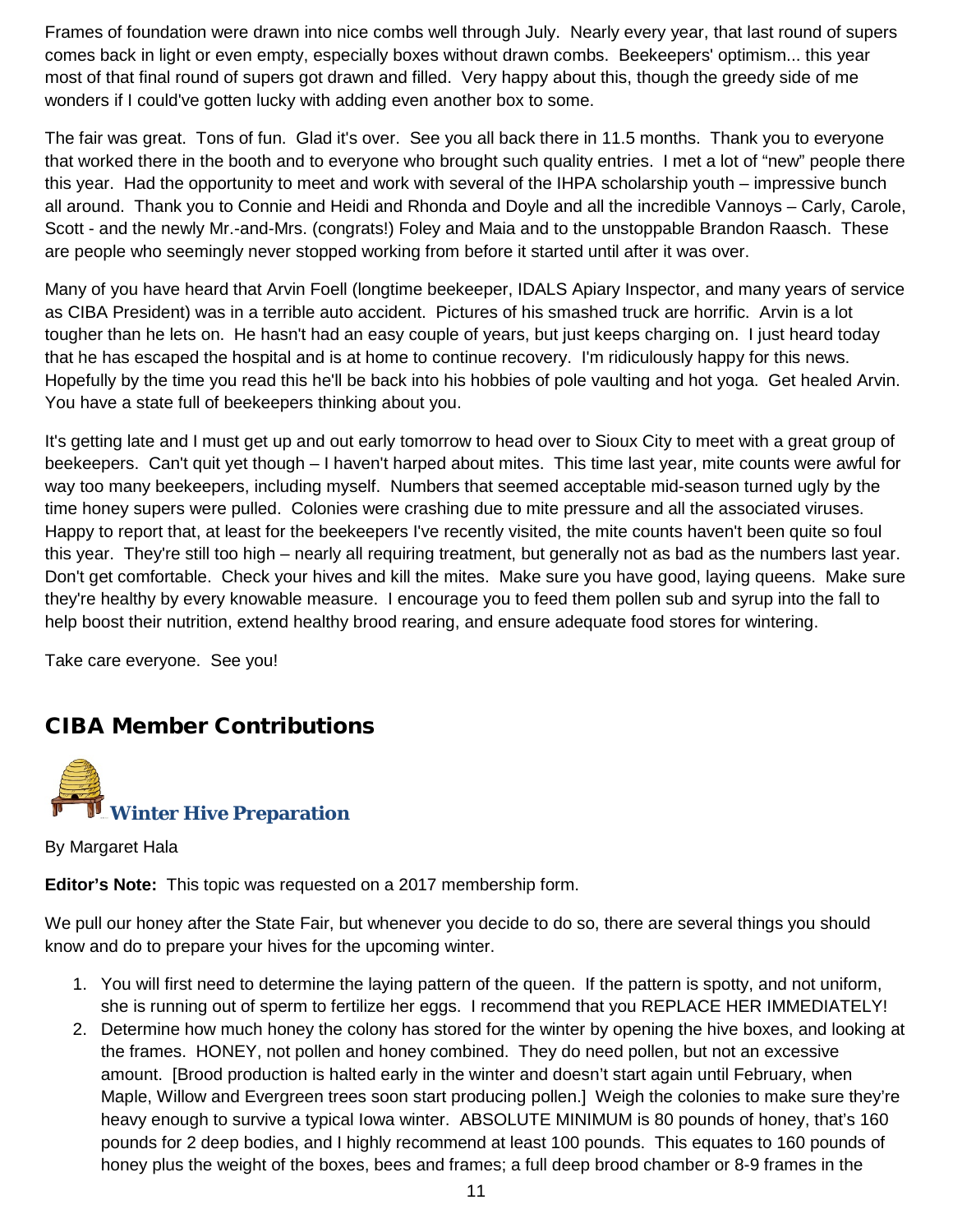upper chamber and 2-4 in the lower chamber. If the bodies are lighter than recommended, feed a 1:1 mix of sugar water until the bees can't/won't take any more.

- 3. If you're moving your hives to a 'winter location' I would not do so until it gets COLD; the temperature should be in the 40's at least, as the bees will fly back 'home', or the original location, if not moved more than 2 miles. Leave them at the present location to collect all the food they can before you move them, unless there is absolutely nothing for them to get.
- 4. Make sure they have at least north and west wind protection; but, if you can provide easterly wind protection, I highly recommend it. You know from personal experience an open window in windy conditions draws heat from your home; the same transpires in the hive bodies, as well. A large hay bale, sheets of ply-wood, a building, anything that will block the wind. (We used a combine shed after the roof was gone on the east side of a corn crib and overwintered single-story colonies in it. Anything that will supply WIND PROTECTION!)
- 5. INSULATE between the inner and outer cover! Attic insulation is as or more important than wall insulation. Cut Styrofoam to fit the top of the inner cover with a groove cut to allow the bees access to the outside – this will also provide air circulation. The bees will 'eat' white bead board; if that is the product you are using, cover it with aluminum foil or plastic wrap. Colonies can be wrapped in several ways: tar paper cut to fit around the hive with an opening cut to accommodate the upper entrance is probably one of the easier means, but any winter wrap works. You can use Styrofoam sheets cut to size - the list of products used to insulate is numerous.
- 6. Provide entrance reducers to reduce the hive opening to prevent mice from entering the hive bodies. You should also cover all holes in hive bodies that are not intended as entrances. You can utilize window screen to reduce the entrance - then let the bees propolize it up. This is best done earlier in the season.
	- We also install a middle entrance because as bees die in the winter/spring they can easily clog the bottom entrance. A middle entrance gives the colony another entrance to use instead of being confined to a hive if the only entrance is a bottom entry. A middle entrance also guarantees winter air circulation. It helps reduce an excessive amount of moisture in the hive during winter when the bees are confined to the hive. I can almost guarantee the bees will not be using the bottom entrance in the spring if they have a middle one.
- 7. You can monitor your hives to see if you have insulated appropriately. If snow builds up on top of the hive, you have insulated them well. If snow melts off soon after a snow fall, you should determine how better to protect your colonies. Snow drifted around and on top of a hive is fine. It's a good insulator to the wind.
- 8. During January and February, when the temperature. gets up around 55 or 60 degrees for a couple of days, get out to check to see how many colonies are still alive. It is during this time that you should start feeding the bees corn syrup or sugar water. MORE COLONIES STARVE TO DEATH BETWEEN FEBRUARY AND APRIL THAN FROM NOVEMBER TO FEBRUARY!

# <span id="page-11-0"></span>**Life's Lessons: A Humbling Experience**

Contribution by Arvin Foell, written by Valerie Just

The varroa mite was detected in the United States in 1987. During the 1990's, while the varroa mite was present in our colonies, the real problem was American Foulbrood (AFB). I recently discovered an inspection report email that had been sent to me in October 1998 – inspections had been completed in my Cambridge and Stanley apiaries.

The inspection indicated that while I had varroa mites in my colonies, the devastating problem was AFB. The treatment for AFB is burning the entire hive. The following is an excerpt from the inspection email:

*The Cambridge bee yard has 3 colonies heavily infected with AFB and need to be destroyed. Whatever you did last year did not work. One of them is almost dead already. The AFB is not resistant to Terramycin, but you*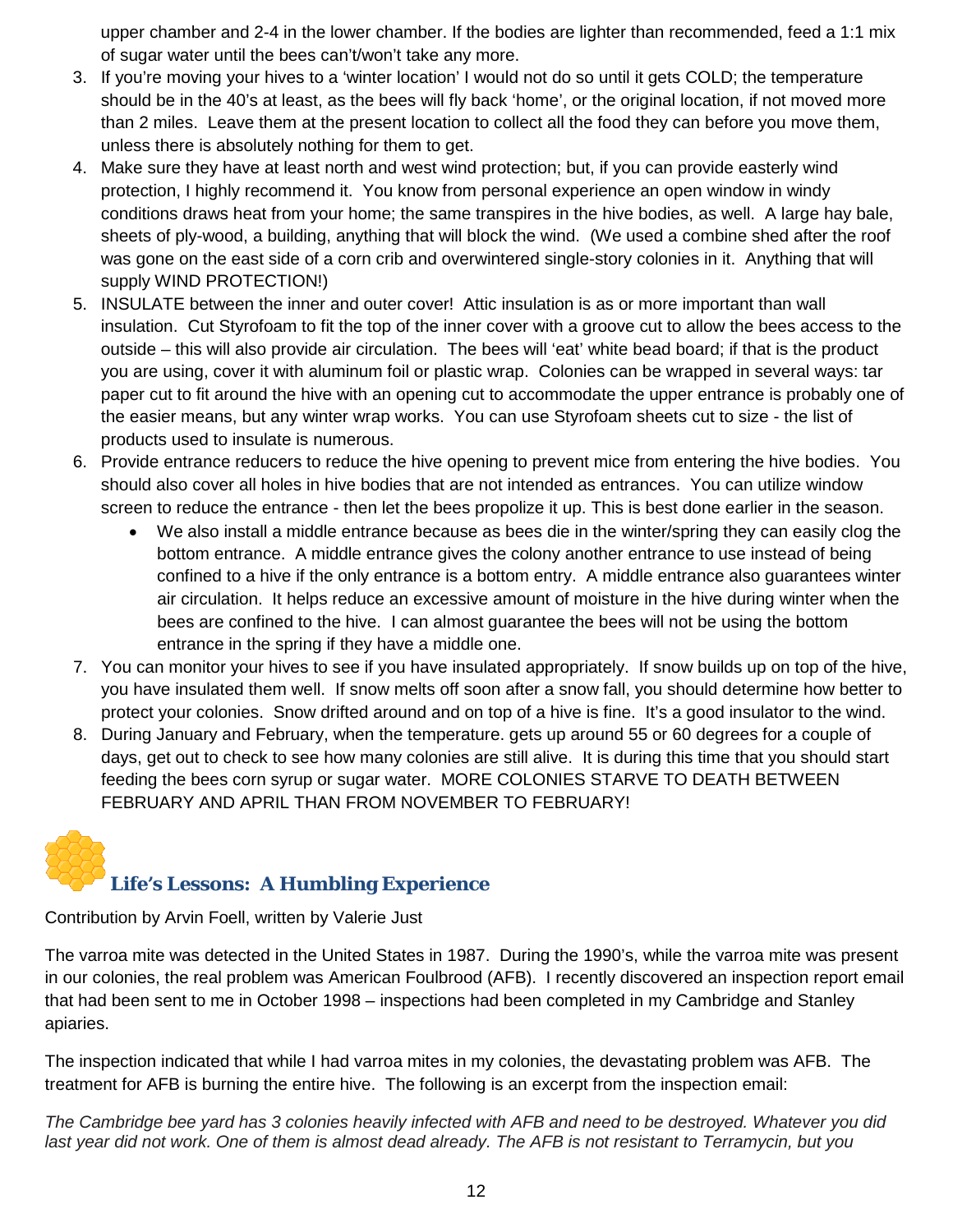*can't leave comb that is full of AFB scale in the hive and expect the antibiotic to take care of it. The brood comb in the hives was just rotten with scale. You also had a varroa mite level that requires treatment on the colonies that are not diseased.*

*In the Stanley yard 2 colonies were infected with AFB and must be destroyed because the combs are full of AFB scale. Additionally, 2 colonies are drone layers. The colonies also had a high varroa mite level (44 mites/ 300 bee ether roll test} and require treatment with Apistan strips. Please take care of these problems in a timely manner.*



While this was a humbling experience, I think it is important to share my life's lessons with new beekeepers. This situation displays the important role that the Department of Agriculture plays in managing our apiaries. With the advancement in communication technology, inspectors can get to a beekeeper with a beekeeping problem, and assist the beekeeper expeditiously!

<span id="page-12-0"></span>

By Margaret Hala

| <b>Question</b>          | <b>Margaret Says</b>                                                                        |
|--------------------------|---------------------------------------------------------------------------------------------|
| Q1. A while ago I was    |                                                                                             |
| told about a colony      | Sevin is listed as a non-residual insecticide to be used on vegetables and fruit trees. It  |
| that had nested in the   | is highly toxic to bees. The bees can and do carry the residue powder that remains on       |
| wall of a house and      | the plants back to the hive, where they die. If the bees are sprayed or contact the wet     |
| the homeowner had        | leaves they will die before returning to the hive, and if they take the dry residue back to |
| sprayed liquid Sevin     | the hive they will also die, so I don't know why it can be classified as non-residual.      |
| on the colony. It killed | If you must use insect control use liquid spray at a time the bees will not be working      |
| the bees, but would      | the plants to collect nectar or pollen. Powder is much more likely to be taken back to      |
| the honey and wax        | the hive as pollen.                                                                         |
| have been                | In the case of an insecticide being sprayed into a hive of any sort, I definitely would not |
| salvageable? How         | try to re-use the wax nor would I eat the honey or feed it back to the bees.                |
| would our recent dry     | Because of the extremely dry spell we had in July I would hope any spraying done            |
| weather affect honey     | was used early or late in the day.                                                          |
| bees if Sevin or other   | Information from someone who works in this field was that dusts, wet-able powders,          |
| insecticide was          | flowable liquids and emulsifiable liquids are the most dangerous to bees, in that order,    |
| sprayed on plants or     | during a dry period.                                                                        |
| trees?                   |                                                                                             |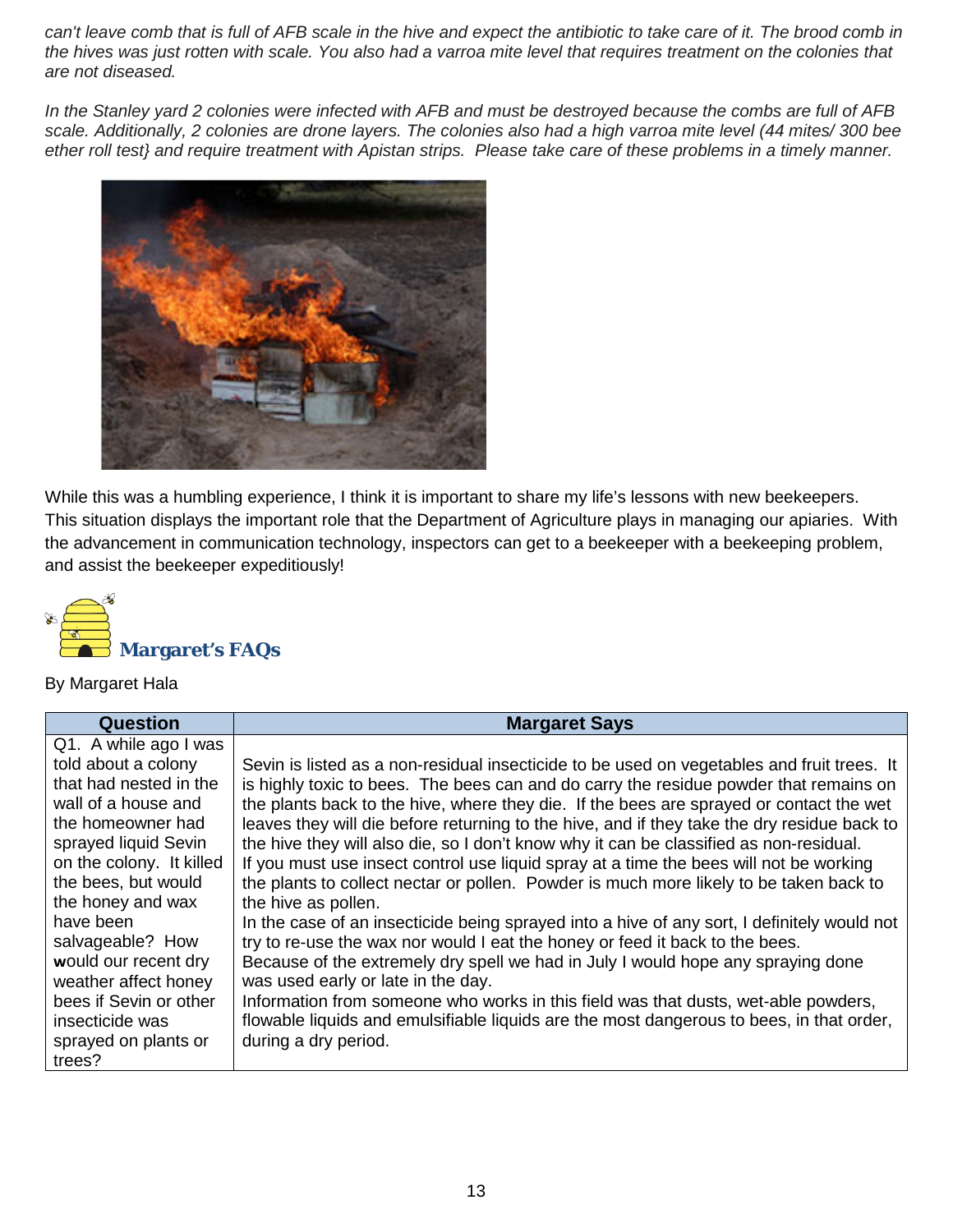| <b>Question</b>                                                                                                                                                                                                       | <b>Margaret Says</b>                                                                                                                                                                                                                                                                                                                                                                                                                                                                                                                                                                                                                                                |
|-----------------------------------------------------------------------------------------------------------------------------------------------------------------------------------------------------------------------|---------------------------------------------------------------------------------------------------------------------------------------------------------------------------------------------------------------------------------------------------------------------------------------------------------------------------------------------------------------------------------------------------------------------------------------------------------------------------------------------------------------------------------------------------------------------------------------------------------------------------------------------------------------------|
| Q2. I'm an avid ice-                                                                                                                                                                                                  | Wax worms prefer brood comb because they eat the cocoon left behind in the cell                                                                                                                                                                                                                                                                                                                                                                                                                                                                                                                                                                                     |
| fisherman. Can I use                                                                                                                                                                                                  | after the bee hatches. They do not eat the wax, but they do damage it tunneling                                                                                                                                                                                                                                                                                                                                                                                                                                                                                                                                                                                     |
| old beeswax to raise                                                                                                                                                                                                  | through to get to pollen and emerged bee cocoons.                                                                                                                                                                                                                                                                                                                                                                                                                                                                                                                                                                                                                   |
| and feed wax                                                                                                                                                                                                          | They do better in cornmeal with grated beeswax, but you can also use glycerin in                                                                                                                                                                                                                                                                                                                                                                                                                                                                                                                                                                                    |
| worms? Can I do this                                                                                                                                                                                                  | place of beeswax. Bran cereal flakes can also take the place of cornmeal.                                                                                                                                                                                                                                                                                                                                                                                                                                                                                                                                                                                           |
| in my home?                                                                                                                                                                                                           | I see no reason why you can't do this in your home, if you so wish.                                                                                                                                                                                                                                                                                                                                                                                                                                                                                                                                                                                                 |
| Q3. I had some brood<br>in my super when I<br>pulled if off the<br>hive. Should I leave<br>the bees to hatch or<br>extract the frames<br>before the bees<br>hatch? Does<br>extracting cause the<br>bees to die before | Either method will work. If you choose to extract leaving the larvae in the frame, the<br>extraction spinning does cause the bees to die in the cell and the death of the larvae<br>can cause the frame to stink. I would not uncap the brood cells before extraction if<br>you choose to go this route.<br>If you choose to let the brood hatch first, you can attempt to let them out of the<br>extracting house without letting more in or kill them instead of releasing them<br>out. They should join your house-yard hive if you have one or another colony nearby.<br>In some cultures, the brood is eaten. It has a nutty flavor, so that's another option. |
| hatching?                                                                                                                                                                                                             |                                                                                                                                                                                                                                                                                                                                                                                                                                                                                                                                                                                                                                                                     |

<span id="page-13-0"></span>

#### **Absconding, The Mysterious Disappearance of Colonies**

By Robert Weast, Contributed by Jolene Eriksen

*The following, reprinted with the permission of the American Bee Journal, contains excerpts of an article printed in the May 2017 edition of the American Bee Journal. Please refer to the May issue for the full article. The author is a contributor and decades-long beekeeper from central Iowa. Mr. Weast resides in Johnston, with his wife, Janice. We thank the American Bee Journal for their permission and encourage everyone to look at this publication.* 

"Abscond: to leave and secretly hide oneself, esp. from the law." - Webster's dictionary. Beekeepers have their own, special definition that is based primarily on another, single criterion: All the bees suddenly leave their hive and depart for places unknown. This happens when the threshold of tolerance for an undesirable condition goes over the top. How shocked the beekeepers are when they examine their hives to find one – sometimes several of them – completely empty, disappeared, vanished, with all the bees and queen gone!

Bees can and will abscond at any time of the year, spring through fall. Anything that aggravates a colony may precipitate absconding. These intrusions and or disturbances include a lack of honey or nectar, rampant disease, uncontrollable ambient temperature, varroa, the small hive beetle, putrid combs, inadequate housing and increasing attacks by birds, insects or animals. Simply stated, when bees find conditions unsuitable or unlivable, for whatever reason, they hightail it out of their surroundings.

Many times, absconding remains a mystery and the answer may be through the roll of the dice – it could be this or that. At other times, the precipitating condition is crystal clear.

There are three modes of bees leaving their hives: Absconding, Colony Collapse Disorder and Natural, Reproductive Swarming.

**The difference between an absconding colony and a colony that collapses.** With the former, entire hives are vacated, leaving nothing behind. Colony Collapse Disorder leaves a remnant behind usually the queen, a small number of young workers some brood and sometimes lots of honey.

T**he difference between swarming and absconding.** A colony that absconds departs because of unfavorable conditions. A colony swarms to perpetuate the species. Only a portion of the colony swarms, leaving brood, a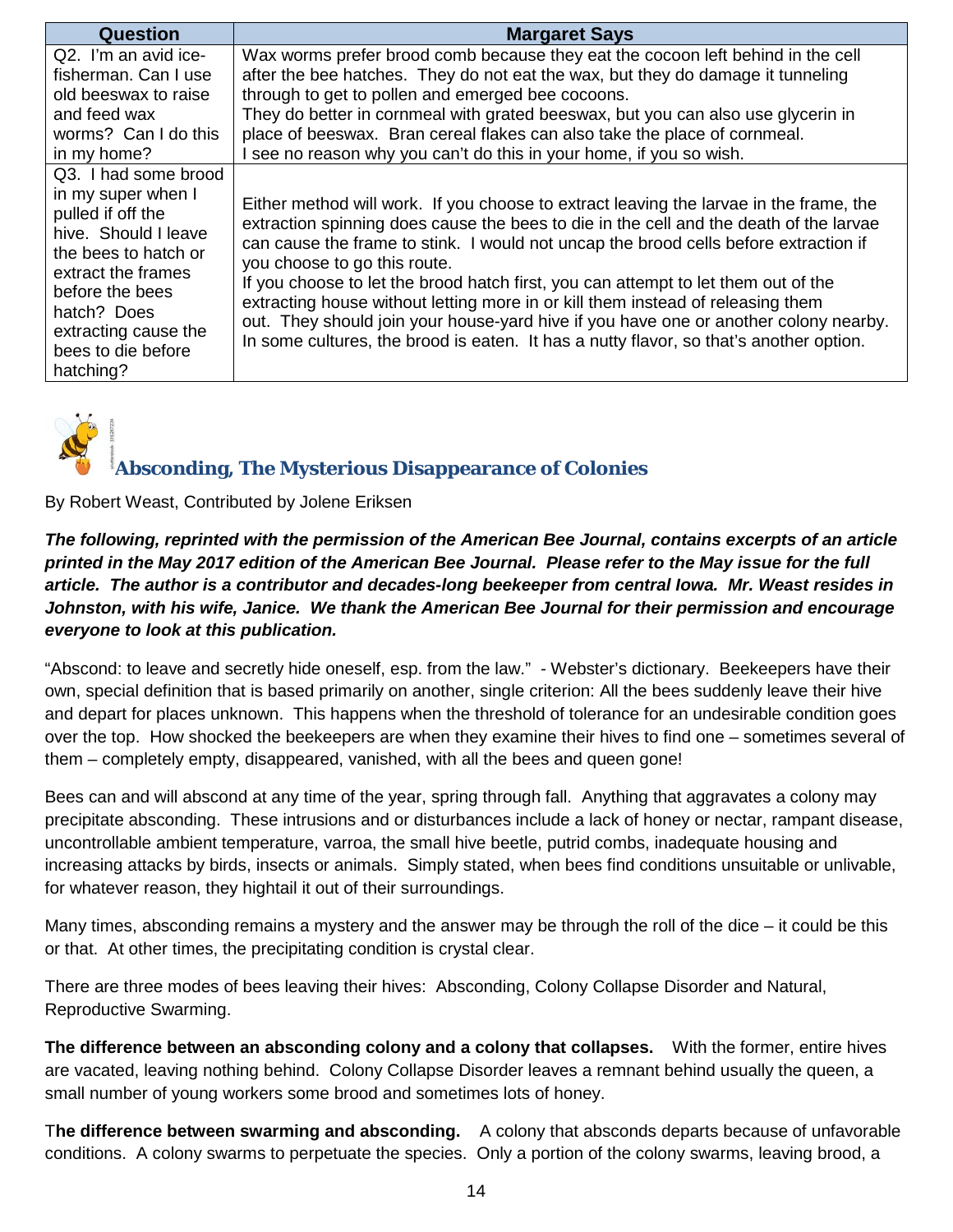queen or queen cells, honey and a substantial number of bees behind. Colonies that are preparing to swarm frequently send scouts out looking for places to nest. Swarms usually gather and cluster near their mother hives before departing to distant cavities. Absconders simply fly away, *en masse.* On occasion, some absconders cluster outside on the bottom board before departing. When preparing to swarm, the queen may stop laying, which lightens her for the flight she will soon take. This occasionally happens with absconders.

#### **Suggestions to prevent absconding.**

- 1. Don't install packages or swarms on newly painted hives. Especially, don't paint the interior walls.
- 2. When installing bees provide some older combs or a frame of unsealed brood when possible. When only foundation is provided to a new hive, it may help to confine the queen on her cage until some combs have been built, then release her.
- 3. Keep colonies strong, even those in nuclei and in observation hives. Keep the varroa mite and small hive beetle populations low.
- 4. The pressure is on to either swarm or abscond when there is no room for expansion. Caution: Do not provide empty combs or supers that cannot be protected against wax moths or small hive beetles. Bees must always be able to patrol empty combs. Unattended combs are an invitation to predation.
- 5. See to it that there is always honey available, and if not, provide sugar water.
- 6. At temperatures over 100 degrees F, be sure to provide shade and water.
- 7. Don't apply medications or miticides above the recommended dosage or at temperatures above those indicated on directions.
- 8. Avoid constant disturbances, noise or vibrations.
- 9. Protect hives from varmints of all types, ants, skunks, bears, and others.

Not all colonies in a given apiary abscond to the same aggravating condition. Some are prone to abandon their hives, while others in the same row of hives tough it out, "grin and bear it". No one wants their hives to abscond, so maybe this article might be of help.